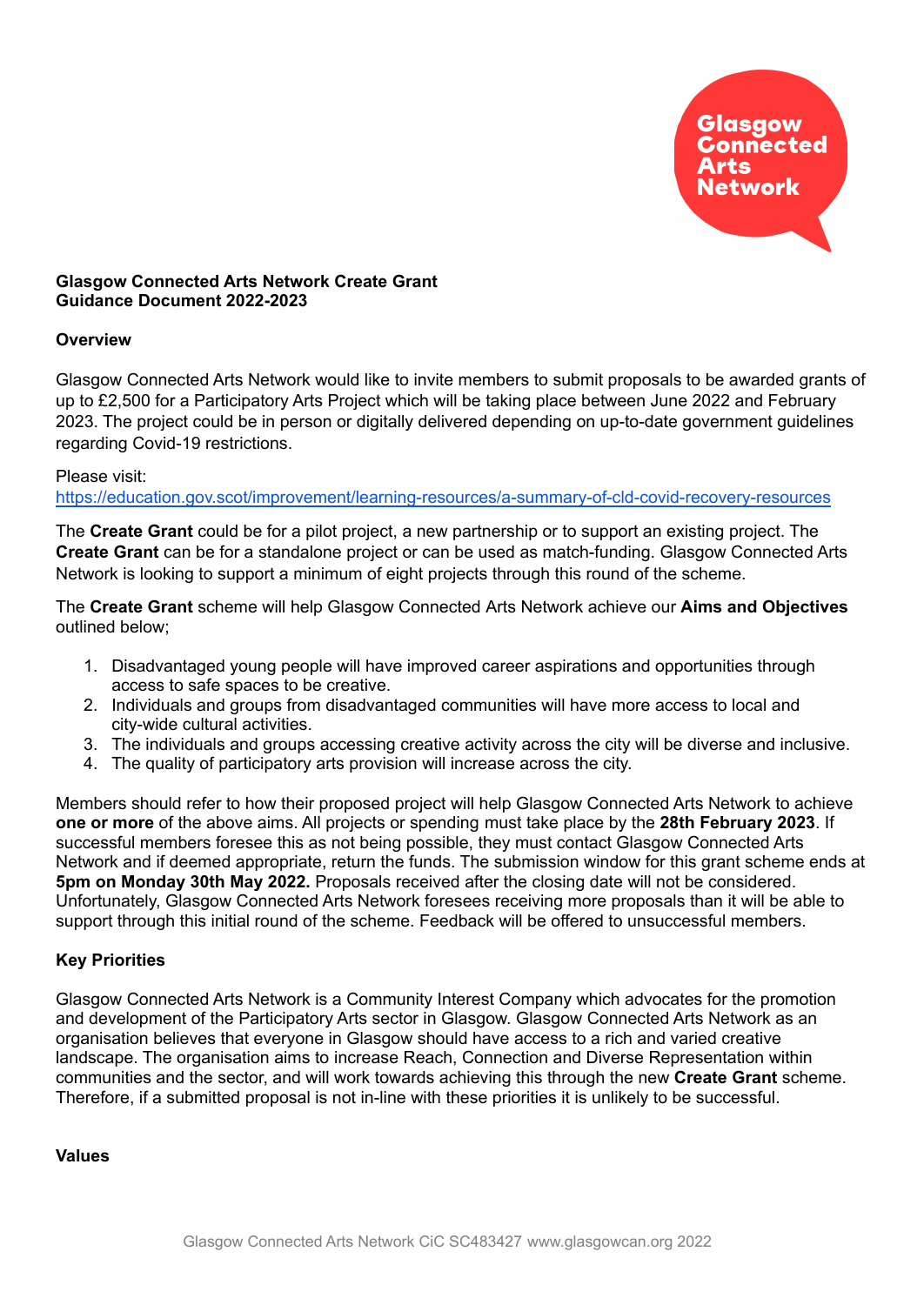## **Diverse Representation**

We support work which celebrates our differences, promotes equality and improves access to the arts for marginalised groups. We support projects which specifically involve work with groups including but not limited to; Refugees and Asylum Seekers, the LBGTQ+ community, young people, women's groups, older people, people living in poverty, people or communities facing discrimination, and those with ill health or who identify as living with a disability.

# **Accessibility**

We support work which extends the reach of Freelance Practitioners and Organisations to communities that do not have adequate access to the arts. This may be due to isolation, geography, socio-economic status and other barriers. We particularly support pilot programmes. Projects must have a focus on sharing learning with others and working together. We will develop guidelines, share learning and reach communities where there is low provision of creative activities.

## **Connection**

We seek to bring people together to promote and develop Participatory Arts programmes. We actively support Artists and Organisations to work with each other and communities through partnership initiatives. Projects which have a clear plan to share learning and information are particularly encouraged.

## **Eligibility**

A grant will not be awarded to;

- Those who are not current members of Glasgow Connected Arts Network
- Projects that will take place outside of Glasgow
- Cover costs that are not 'business or trading' related such as someone's personal rent or mortgage
- Cover historical costs, such as an item purchased before 1<sup>st</sup> January 2022
- Someone other than who the grant was intended for (it cannot be passed to someone else or another organisation in need)
- Pay off a debt
- Projects that do not have a participatory focus to their work or practice
- Proposals submitted after the deadline of 27th May 2022
- Projects or spending which takes place after the end of March 2022
- Proposals seeking more than £2,500 from Glasgow Connected Arts Network

The grant can be used towards:

- Projects which take place in Glasgow
- Projects which take place or seek to reach people living in areas of deprivation in the city
- Pilot projects or new partnerships (partnership between Glasgow Connected Arts Network members are encouraged)
- An existing project that will benefit the local community or a community of interest
- To support activities going online/digital
- Cover access and inclusion costs
- Match funding for a wider Participatory Arts project
- Online or traditional marketing materials or costs associated for a Participatory Arts project
- To support the commissioning of a freelance artist(s) to carry out a piece of work that benefits the local community or a community of interest (engaging Glasgow Connected Arts Network members is actively encouraged)
- A Participatory Arts project which clearly demonstrates its commitment to Equality, Diversity and Inclusion (EDI)
- Materials, equipment and/or digital costs (although this must not exceed 30% of the total amount asked for)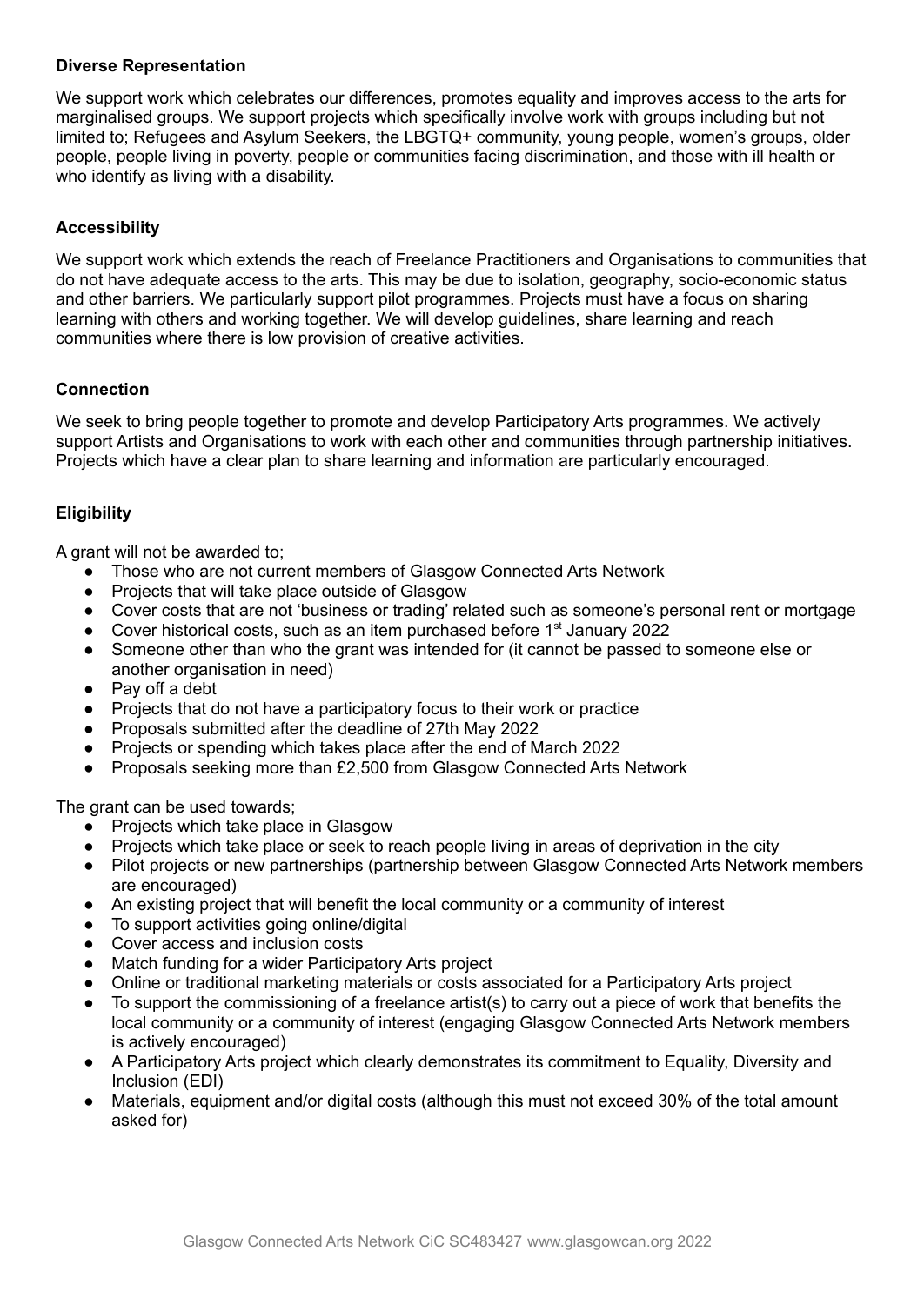All applicants must be members of Glasgow Connected Arts Network. To apply to be a member, please visit <https://www.glasgowcan.org/members/sign-up/> and complete the online form. Please do not submit an application to this grant scheme without prior confirmation of membership to the organisation.

## **Project Proposal Form**

Members should attempt to answer all of the questions outlined in the Project Proposal Form. Members may include links to previous work, websites, social media sites, YouTube channels etc. Please note that extra links are not obligatory. Only completed Project Proposal Forms will be accepted as applications to the **Create Grant** scheme. Other forms of proposals unless otherwise agreed with a Glasgow Connected Arts Network core team member because of access needs, will not be accepted.

Please do not exceed the word limit for each question and importantly do not feel obligated to write the maximum amount for each question as this is not always necessary to get the information across. Glasgow Connected Arts Network are acutely aware as an organisation that members are under an increased amount of pressure to complete forms, seek funding, and adapt their practice, in order to navigate their way through this extremely difficult time. Therefore, we have tried to keep this application process as simple as possible and not overly time consuming.

Please refer to the above **Aims and Objectives** of the scheme and Glasgow Connected Arts Network's **Key Priorities and Values** through-out your proposal.

## **Financial Information**

Please complete section 6 of the Project Proposal Form carefully and use the space provided to demonstrate a break-down of costs and explain where appropriate how you came to these costs. Please follow Scottish Artist Union industry standard rates of pay when planning staff costs and fees ([https://www.artistsunion.scot/rates\\_of\\_pay\)](https://www.artistsunion.scot/rates_of_pay). Members may attach a separate budget sheet if they want to.

Please be aware of the responsibility of being awarded a **Create Grant**. For example, if the funds are not spent within the period guidelines, the funds must be returned to Glasgow Connected Arts Network. We actively encourage members to include access costs and a contribution towards project coordination costs as part of proposed budgets.

Please ensure when completing section 6 and/or submitting a separate budget sheet, that the income and expenditure totals match.

#### **Visuals**

Please do not include large images in the main body of your proposal document. Links to websites or social media pages may be used instead but are not obligatory.

#### **Monitoring and Evaluation**

Glasgow Connected Arts Network will send out an End-of-Project-Report form to all awardees to be completed by an agreed deadline in March 2023. Please keep appropriate monitoring records from the outset of the project. For example; details of the number of participants applicants reached through the project, equalities information, what changes were made to the lives of those involved, any skills developed, project legacy and any changes to how the grant was spent (which must be authorised by Glasgow Connected Arts Network). Please be aware that Glasgow Connected Arts Network must report back to the Glasgow City Council Communities Fund on its spending and activity, therefore adhering to the deadline above would be appreciated so that Glasgow Connected Arts Network is able to collate all of the information in its own reports.

#### **Equalities, Diversity and Inclusion**